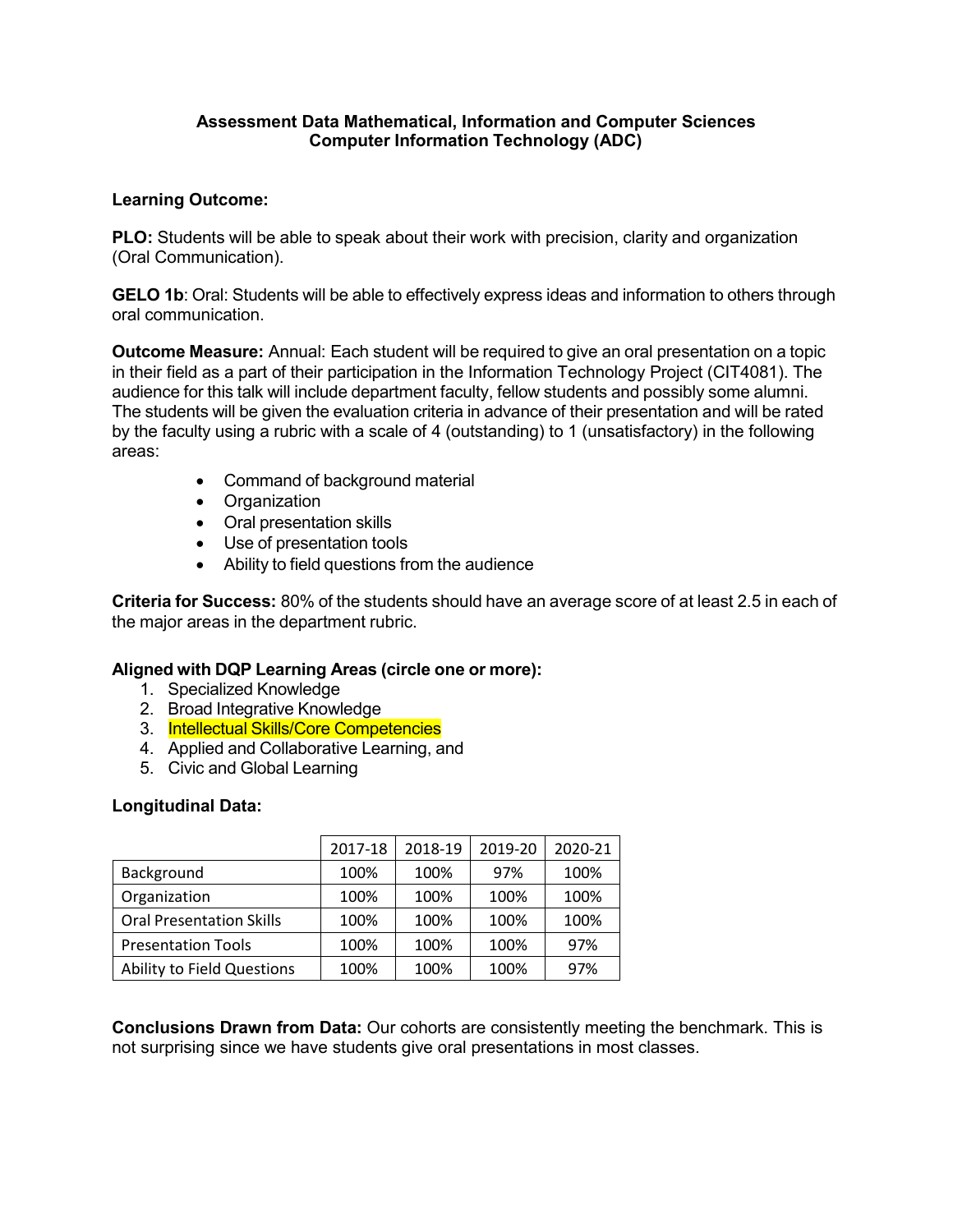**Changes to be Made Based on Data:** We noticed that the students did not fully understand all categories in the rubric and additional time will be spent reviewing the rubric with them before they prepare their oral presentations